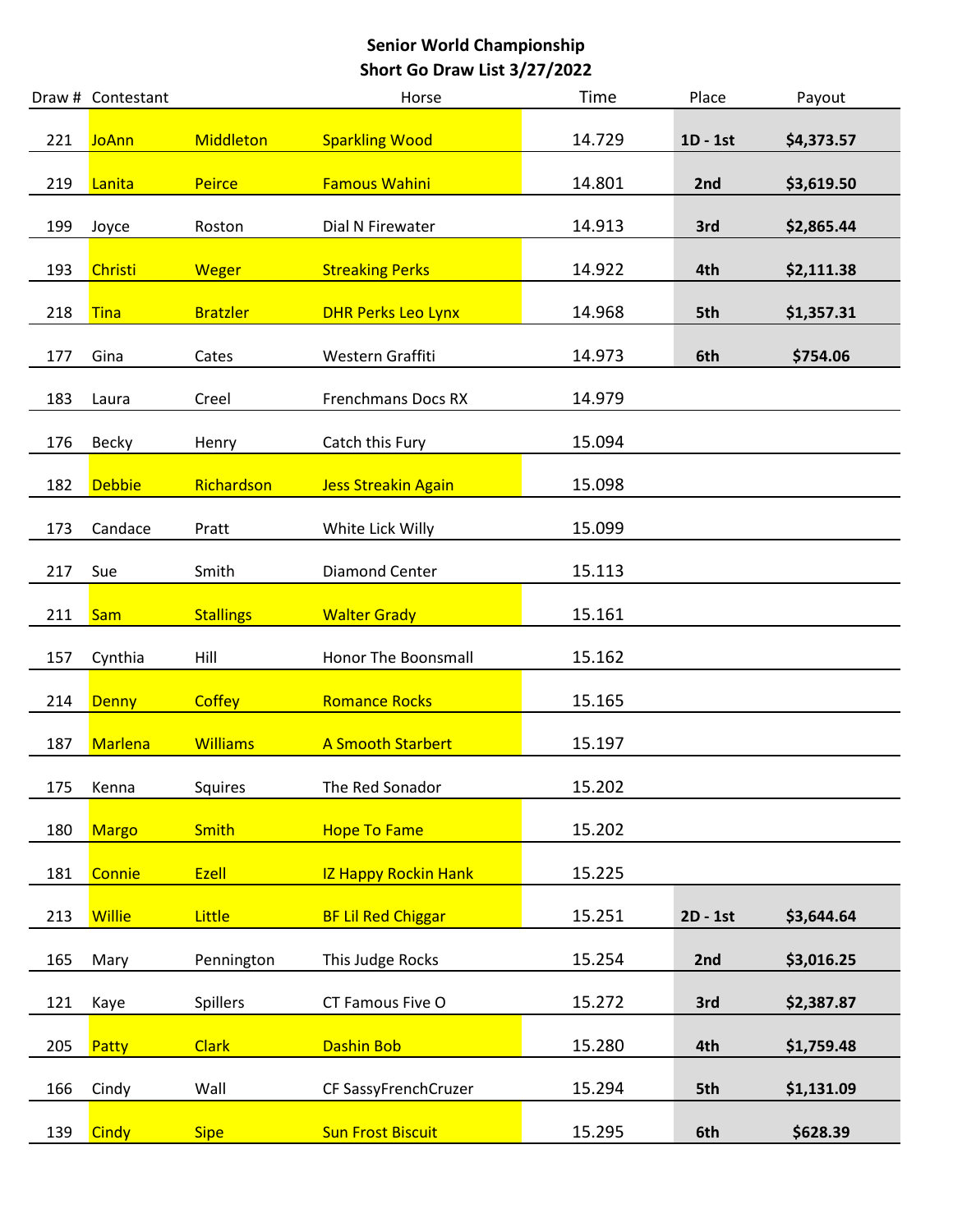| 200        | Angela         | Ganter                 | <b>Flit Money</b>                 | 15.299           |
|------------|----------------|------------------------|-----------------------------------|------------------|
| 156        | Donna          | Horton                 | Willy Be A Bully                  | 15.303           |
| 163        | Carole         | <b>Tracy</b>           | <b>Supersonic Country</b>         | 15.303           |
| 104        | Georgia        | Dorsey                 | Hello Moon                        | 15.349           |
| 179        | Debbie         | Miller                 | <b>Bugsy's First Timber</b>       | 15.358           |
| 209        | Gina           | <b>Cates</b>           | <b>Rush Ta Heaven</b>             | 15.365           |
| 169        | Jackie         | Eldridge               | <b>Streaking Bray</b>             | 15.369           |
| 135        | <b>Denny</b>   | <b>Coffey</b>          | <b>Ima Chance of Honor</b>        | 15.372           |
| 184        | Lynn           | Cox                    | <b>Ichi Sensation</b>             | 15.378           |
| 201        | Cindy          | Nottingham             | <b>CB First Episode</b>           | 15.378           |
| 190        | Donna          | Toumajan               | <b>Revs Twisted Affair</b>        | 15.400           |
| 92         | Sharon         | West                   | <b>Frenchmans Glo N Ghost</b>     | 15.403           |
| 220        | Jeanette       | <b>Scott</b>           | <b>DH Sho Duchess</b>             | 15.403           |
|            |                |                        |                                   |                  |
|            |                |                        |                                   |                  |
| 160        | Lance          | Graves                 | <b>Stetson Ray</b>                | 15.406           |
| 118        | Sherri         | <b>Barnes</b>          | Cashn Me N                        | 15.414           |
| 188        | Toni           | <b>Martin</b>          | <b>Eye So Special</b>             | 15.418           |
| 36         | <b>James</b>   | <b>McCormick</b>       | <b>Sadie Geaux Seekum</b>         | 15.438           |
| 146        | <b>Krista</b>  | <b>Wilson</b>          | <b>Rays Muddy Reed</b>            | 15.438           |
| 185        | <b>Bill</b>    | <b>Jones</b>           | <b>TT Rovin Robert</b>            | 15.442           |
| 98         | <b>Kendra</b>  | <b>McKinzie</b>        | <b>Lonsum Love Story</b>          | 15.443           |
| 120        | Louise         | Kendall                | PT Famous Nick                    | 15.444           |
| 141        | <b>Christy</b> | <b>Terry</b>           | <b>Famous Bashin Bully</b>        | 15.472           |
| 112<br>196 | Gail<br>Sherri | Alsup<br><b>Barnes</b> | Juan Fast Jet<br>Racing For Perks | 15.474<br>15.480 |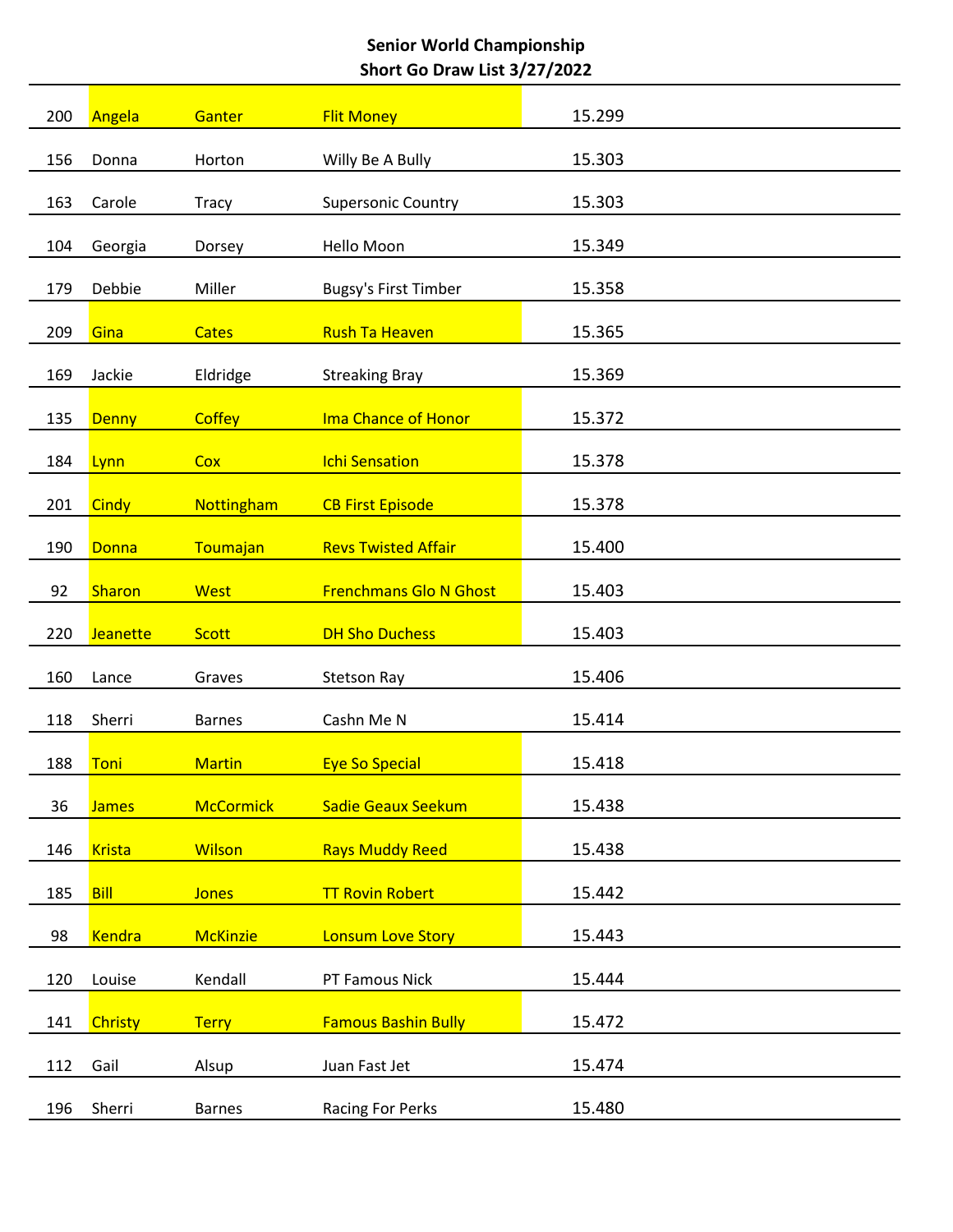| 123 | Kellie         | <b>Boolin</b>    | Pistol                       | 15.496 |
|-----|----------------|------------------|------------------------------|--------|
| 162 | Sissy          | Lively           | <b>Blazin Bar None</b>       | 15.504 |
| 203 | <b>Margo</b>   | <b>Smith</b>     | <b>Quietly Famous</b>        | 15.507 |
| 158 | James          | Denton           | Joes Big Stick               | 15.513 |
|     |                |                  |                              | 15.524 |
| 143 | Gloria         | Leopard          | <b>Fiddle Bar Beggar</b>     |        |
| 133 | Tammy          | Tichenor         | <b>Heavens Advantage</b>     | 15.552 |
| 124 | Latisha        | Hairgrove        | RF French Bugs Moon          | 15.560 |
| 191 | <b>Janelle</b> | Osborne          | <b>VR FrechCoverModel</b>    | 15.561 |
| 113 | Mitzi          | Duke             | <b>Traffics Big Wonder</b>   | 15.568 |
| 116 | Sheri          | Yoder            | Inseperado                   | 15.572 |
| 142 | <b>Kay</b>     | Armstrong        | <b>Snazzy Dazzler</b>        | 15.574 |
| 159 | Lance          | Graves           | Dashinlikastreaker           | 15.584 |
| 81  | Andrea         | <b>Whiteside</b> | Separate Jetta               | 15.586 |
|     |                |                  |                              |        |
| 131 | <b>Nancy</b>   | <b>Mayes</b>     | <b>Sparks In My Flame</b>    | 15.605 |
| 189 | <b>Deborah</b> | <b>Moore</b>     | A lot of Brown Sugar         | 15.605 |
| 125 | Kenna          | Squires          | Dreamie                      | 15.607 |
| 154 | Metha          | Whitehead        | <b>DB Perks</b>              | 15.611 |
| 152 | <b>Donna</b>   | <b>Kyle</b>      | <b>Record On The Rocks</b>   | 15.622 |
| 111 | Tracy          | Mays             | <b>Chesters Breeze</b>       | 15.626 |
| 128 | Dawn           | <b>Brewer</b>    | Take A Shot On Me            | 15.641 |
| 150 | Penny          | Treeby-Hudgens   | <b>Montana Dashing Perks</b> | 15.648 |
|     |                |                  |                              |        |
| 153 | <b>Terry</b>   | Vogel            | <b>BB Boogying Frenchman</b> | 15.652 |
| 148 | Reggie         | <b>Herring</b>   | Leopie 86                    | 15.658 |
| 68  | Karen          | Cocks            | Paloma Pine                  | 15.676 |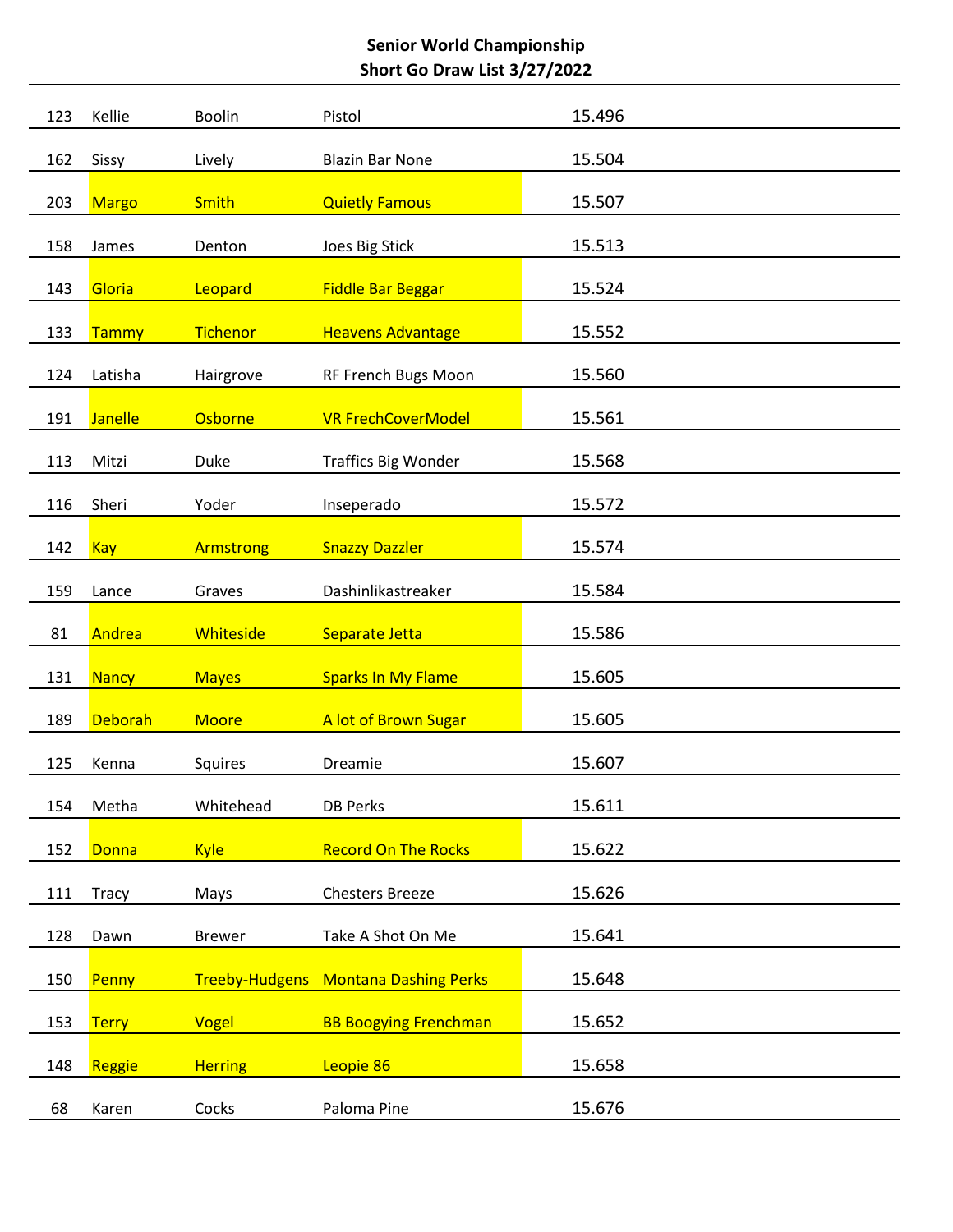| 127 | Lucinda        | Herring        | <b>Trixie</b>                | 15.677 |          |            |
|-----|----------------|----------------|------------------------------|--------|----------|------------|
| 93  | <b>Elaine</b>  | <b>Bigbee</b>  | <b>Flyn By You</b>           | 15.694 |          |            |
| 202 | Patty Jo       | Higdon         | PJH Half Way Ta Heaven       | 15.712 |          |            |
| 96  | <b>Belinda</b> | <b>Wheeler</b> | <b>LLP Susies Witch</b>      | 15.717 |          |            |
| 106 | Sharon         | Miles          | <b>Blondie</b>               | 15.720 |          |            |
| 109 | <b>Bruce</b>   | Ludwig         | Streakin Stoli               | 15.724 |          |            |
| 74  | Carolyn        | Stoy           | Lil Miss Tenseltown          | 15.742 | 3D - 1st | \$2,915.71 |
| 155 | Phyllis        | Wilson         | Hasta Be Bookin              | 15.744 | 2nd      | \$2,413.00 |
| 82  | <b>Kim</b>     | <b>Merrell</b> | <b>Sure Am A Cowboy</b>      | 15.778 | 3rd      | \$1,910.29 |
| 108 | Jennine        | Ramage         | Dasey May                    | 15.792 | 4th      | \$1,407.58 |
| 64  | Michelle       | Williams       | WL Mr Flashy                 | 15.796 | 5th      | \$904.88   |
| 47  | Andy           | Pittman        | <b>Peptos Main Event</b>     | 15.804 | 6th      | \$502.71   |
| 149 |                | <b>Herring</b> | <b>Frenchmans Dunny</b>      | 15.826 |          |            |
|     | Reggie         |                |                              |        |          |            |
| 178 | Tamela         | Dighero        | Fist Full of Money           | 15.836 |          |            |
| 83  | <b>Melissa</b> | <b>Mouton</b>  | <b>PH Two Timin Streaker</b> | 15.847 |          |            |
| 70  | Margaret       | Looper         | Hands Oklahoma Boone         | 15.871 |          |            |
| 97  | Sonya          | <b>Boyd</b>    | <b>Sugar G Booger</b>        | 15.872 |          |            |
| 99  | <b>Debbie</b>  | <b>Walters</b> | <b>Coats French Honor</b>    | 15.879 |          |            |
| 130 | Leann          | Ritchie        | <b>Hope ShesNot Tricky</b>   | 15.914 |          |            |
| 100 | Shannon        | <b>Smith</b>   | <b>Busy Lacin Chex</b>       | 15.923 |          |            |
| 91  | <b>Hele</b>    | Thompson       | <b>Yogis Shawne Twister</b>  | 15.928 |          |            |
| 144 | Gaye           | <b>McGinn</b>  | <b>Colonels SD Chrome</b>    | 15.966 |          |            |
| 52  | Pam            | Stephenson     | Bella Ann                    | 15.988 |          |            |
| 80  | <b>Bonnie</b>  | <b>Powers</b>  | JustmyLuckyStone             | 16.017 |          |            |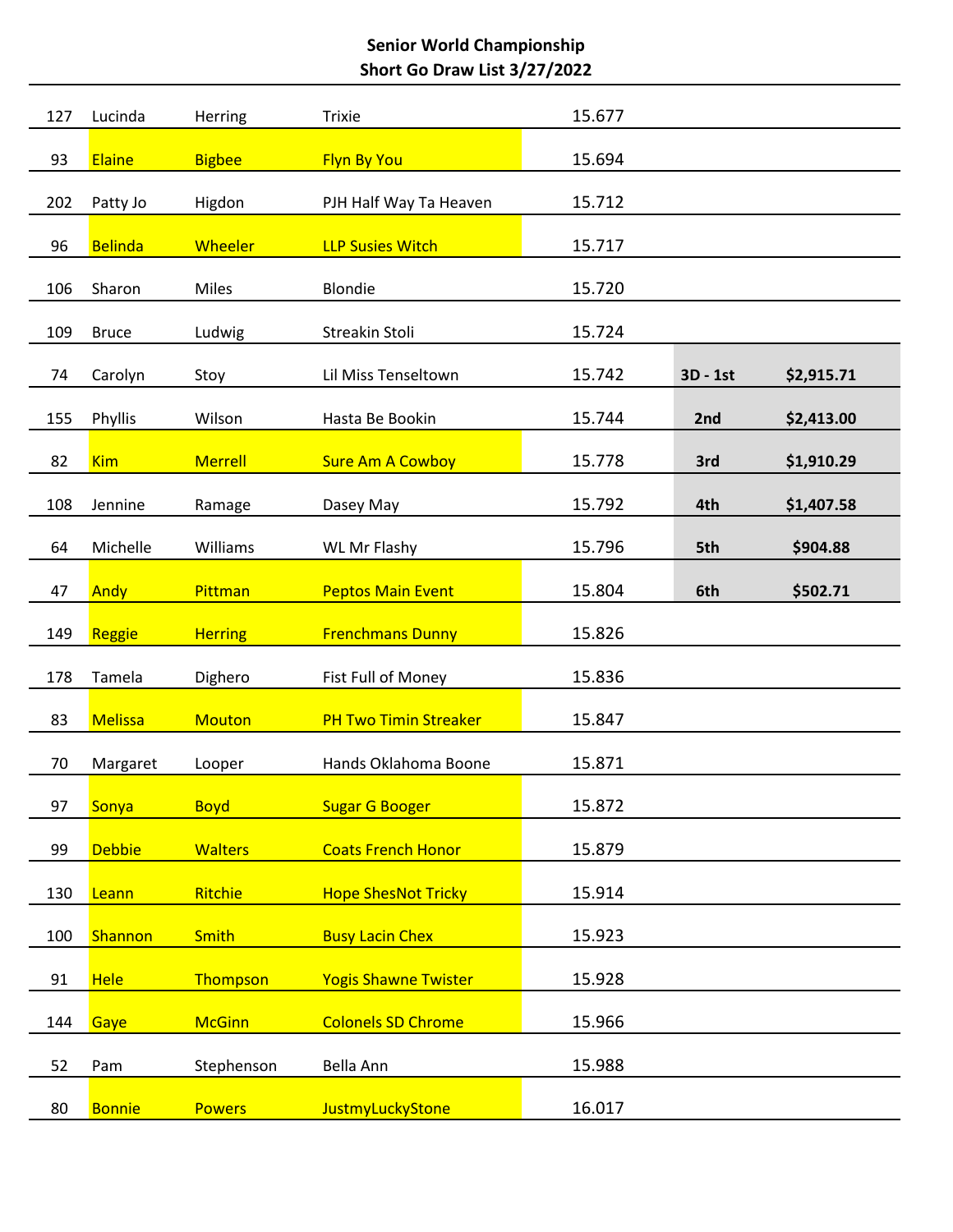| 105 | Janey           | Taylor          | Roll Me A Bully           | 16.041 |          |            |
|-----|-----------------|-----------------|---------------------------|--------|----------|------------|
| 137 | <b>JoAnn</b>    | <b>Jones</b>    | <b>Watch Joe Smoke</b>    | 16.053 |          |            |
| 37  | <b>Michelle</b> | Singleton       | <b>Bunny's Last Babe</b>  | 16.054 |          |            |
| 161 | Pam             | Varnado         | Livin For Hankypanky      | 16.056 |          |            |
|     |                 |                 |                           |        |          |            |
| 101 | Tammy           | <b>Mann</b>     | <b>HC Blaze San Black</b> | 16.063 |          |            |
| 48  | <b>Denise</b>   | <b>Smith</b>    | <b>Borrego Esterlina</b>  | 16.073 |          |            |
| 89  | Connie          | <b>Dove</b>     | <b>Frenchmans Whiz</b>    | 16.078 |          |            |
| 6   | Jill            | Hunt            | Who Dat Wonder            | 16.081 |          |            |
| 103 | Cathy           | <b>Brooks</b>   | <b>Grande Beleza</b>      | 16.092 |          |            |
| 78  | Donnis          | <b>Birkicht</b> | Honor Master Leo          | 16.116 |          |            |
| 79  | <b>Terry</b>    | Vogel           | ImaBlueEyedBlondBitz      | 16.116 |          |            |
|     |                 |                 |                           |        |          |            |
| 138 | <b>Bruce</b>    | Ludwig          | <b>Second Arrangement</b> | 16.124 |          |            |
| 38  | Pam             | Weatherby       | <b>Sassy Kitt</b>         | 16.132 |          |            |
| 29  | Cheryl          | <b>Schmidt</b>  | <b>CF Freckles N Fame</b> | 16.144 |          |            |
| 31  | Jo              | Van Winkle      | <b>Perks Wild Hayday</b>  | 16.158 |          |            |
| 55  | Annette         | Waggoner        | Casey's Wicked Corona     | 16.164 |          |            |
| 27  | <b>Tina</b>     | <b>Elkins</b>   | <b>Dats Zoeys Candy</b>   | 16.165 |          |            |
| 35  | <b>Lisa</b>     | Cook            | <b>RR Tari James</b>      | 16.170 |          |            |
| 34  | <b>Ruby</b>     | Standford       | <b>Tips Ranger</b>        | 16.175 |          |            |
|     |                 |                 |                           |        |          |            |
| 88  | Anne            | <b>Sanders</b>  | <b>Rola Ellie Renae</b>   | 16.182 |          |            |
| 22  | LeAnn           | Willis          | Shoot Yeah She's Sassy    | 16.217 |          |            |
| 43  | <b>Stacy</b>    | <b>Tyler</b>    | <b>Diesel</b>             | 16.248 | 4D - 1st | \$2,186.78 |
| 115 | Bill            | Clark           | Rare Jet Judge            | 16.251 | 2nd      | \$1,809.75 |
| 13  | JeanAnn         | Smith           | <b>ES Bad Dreaming</b>    | 16.255 | 3rd      | \$1,432.72 |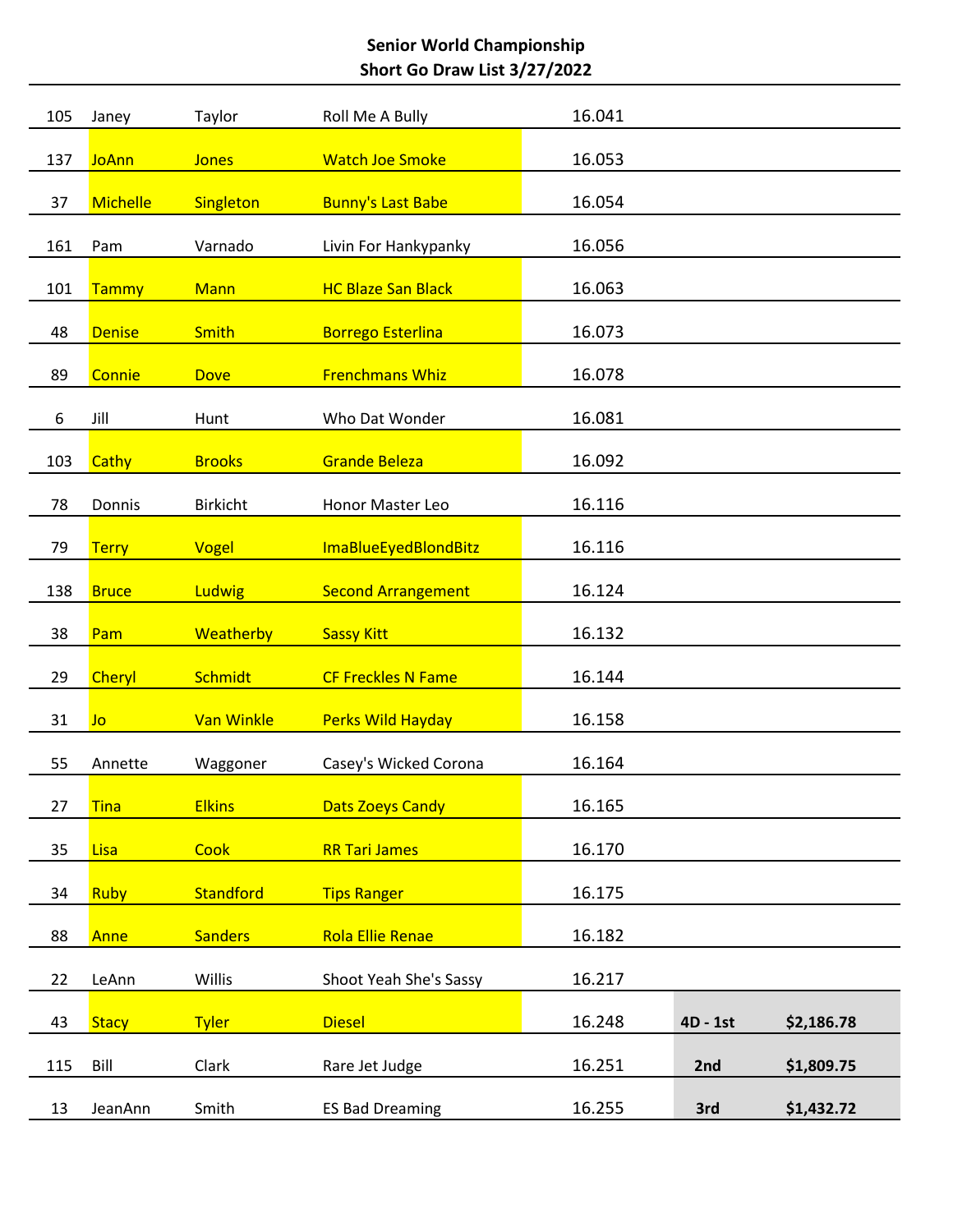| 75             | Josie         | Jarrett        | Mo                          | 16.259 | 4th | \$1,055.69 |
|----------------|---------------|----------------|-----------------------------|--------|-----|------------|
| 19             | Sharlot       | Stone          | Josephs Bay Moon            | 16.267 | 5th | \$678.66   |
| 62             | Kathy         | Cribbs         | Playboys Arrow              | 16.269 | 6th | \$377.03   |
| 24             | Jacqueline    | <b>Board</b>   | JenSen                      | 16.272 |     |            |
| 61             | Wendy         | Schutte        | Red Bucks Jackie            | 16.291 |     |            |
| 8              | Gini          | <b>Barnett</b> | <b>Star B Dallas Pistol</b> | 16.294 |     |            |
| 46             | <b>Karen</b>  | <b>Coskrey</b> | <b>TS Dream Drifter</b>     | 16.297 |     |            |
| 69             | Rita          | Berry          | Honor Made Tiny Girl        | 16.310 |     |            |
| 110            | Wendy         | Stephens       | Peponitas Revolution        | 16.333 |     |            |
| 65             | Angale        | <b>Best</b>    | Larryis First Corona        | 16.351 |     |            |
| 14             | Royene        | Chapman        | <b>Frosted and Blonde</b>   | 16.369 |     |            |
| 73             | Phyllis       | Gallent        | Heza Bully Gator            | 16.420 |     |            |
| 59             | Carol         | Greene         | Poco's Too Poco             | 16.423 |     |            |
| 51             | <b>Sherri</b> | <b>Mason</b>   | <b>KT Monte Walsh</b>       | 16.433 |     |            |
| 71             | Dorene        | Mudd           | Frenchmans Cando            | 16.433 |     |            |
|                |               |                |                             |        |     |            |
| 42             | <b>Jackie</b> | <b>Bouldin</b> | GagesIndian                 | 16.472 |     |            |
| 72             | Linda G.      | Penland        | Frenchkissthelady           | 16.514 |     |            |
| 21             | Monty         | Ford           | PacUp N Drive               | 16.517 |     |            |
| $\overline{2}$ | Doreen        | Rue            | <b>Redneck Royalty</b>      | 16.530 |     |            |
| 12             | Becky         | Nix            | PT Credit My Fame           | 16.550 |     |            |
| 4              | Alice         | Andrus         | HK Dutchmans Sue            | 16.561 |     |            |
| 9              | Kimi          | Carver         | Skips Glietto Girl          | 16.618 |     |            |
| 67             | Rhonda        | Fowler         | Sailors Doc Gunner          | 16.619 |     |            |
| 77             | Leslie        | Walker         | Didget Bartender            | 16.643 |     |            |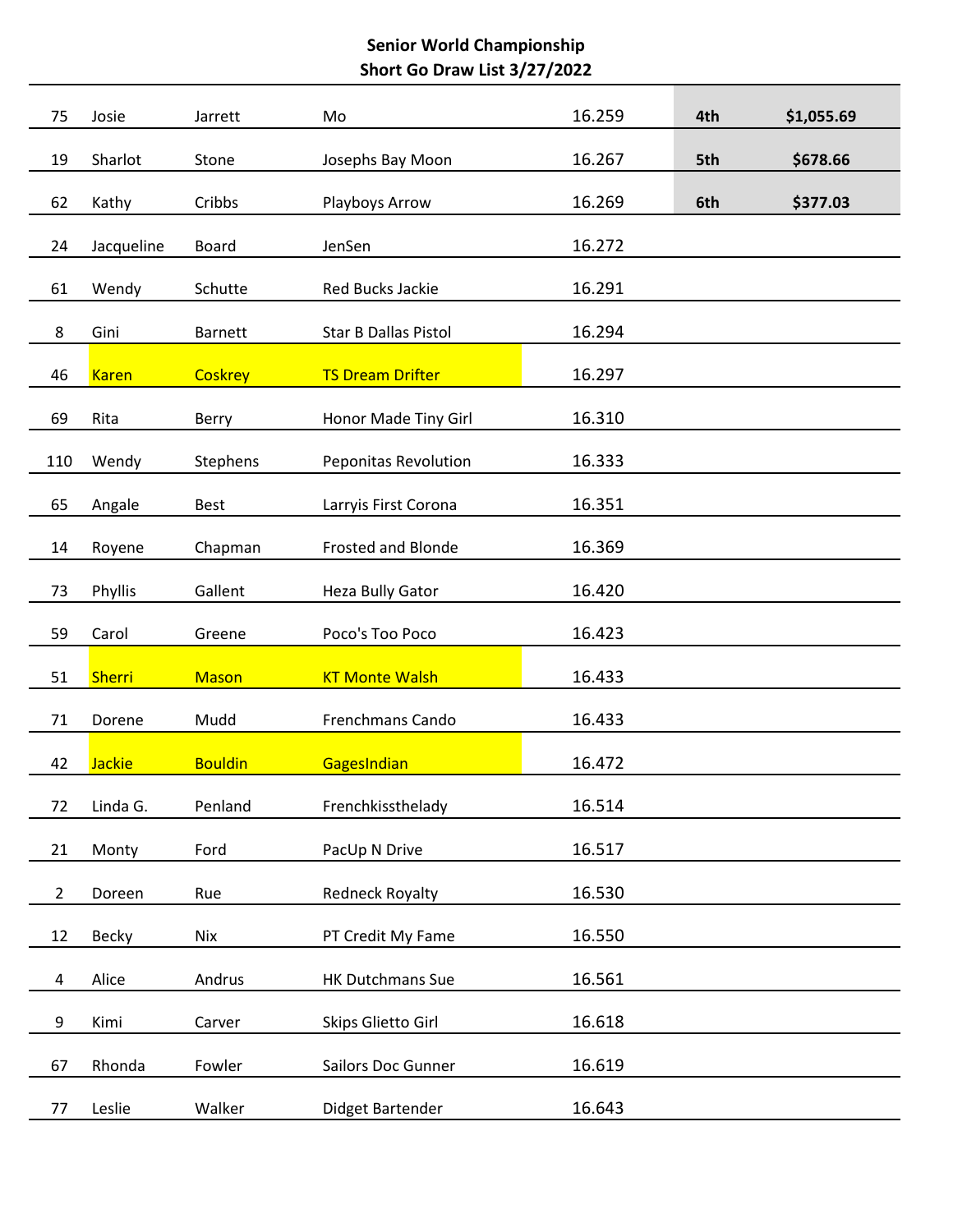| 90             | <b>Becky</b> | <b>Taylor</b>   | <b>Shez Like Chester</b>  | 16.701  |          |            |
|----------------|--------------|-----------------|---------------------------|---------|----------|------------|
| 11             | Peg          | Crockett        | Spot                      | 16.709  |          |            |
| 40             | <b>Julee</b> | <b>Nibarger</b> | <b>Shine Skipper Whiz</b> | 16.718  |          |            |
| 3              | Lisa         | Robinson        | Red Hot Jaxi Bell         | 16.749  | 5D - 1st | \$1,457.86 |
| 23             | Jeri         | Crosby          | Sea Biscuit               | 16.750  | 2nd      | \$1,206.50 |
| 30             | Amy          | <b>Hammett</b>  | JJ Playing CD             | 16.782  | 3rd      | \$955.15   |
| 41             | Lydia        | <b>May</b>      | <b>Budrow</b>             | 16.790  | 4th      | \$703.79   |
| $\overline{7}$ | Janet        | McCollom        | McTwoSteppinHancock       | 16.826  | 5th      | \$452.44   |
| 53             | Chris        | <b>Bryant</b>   | <b>Absolutely Famoso</b>  | 16.918  | 6th      | \$251.35   |
| 60             | Tami         | Denton          | Miss Doc Bar Poco         | 17.142  |          |            |
| 56             | Bonnie       | Ahrens          | Smokys Lucky Seven        | 17.260  |          |            |
| 28             | <b>Tony</b>  | <b>Jackson</b>  | <b>Boo Boo Kitty</b>      | 17.315  |          |            |
| $\mathbf{1}$   | Sabrina      | Miller          | Iris Cassady Cat          | 17.897  |          |            |
| 18             | Ann          | Johnson         | Zee Strike                | 17.921  |          |            |
| 33             |              |                 | <b>DeeDee</b>             | 18.565  |          |            |
|                | <b>Kay</b>   | Armstrong       |                           | 900.000 |          |            |
| 5              | <b>Buddy</b> | Sneed           | Throwback Thursday        |         |          |            |
| 26             | Sarah        | Poole           | Scar                      | 900.000 |          |            |
| 32             | <b>Becky</b> | <b>Higgins</b>  | NotOutaMoneyForLong       | 900.000 |          |            |
| 49             | <b>Becky</b> | <b>Taylor</b>   | <b>Snazzy Chester</b>     | 900.000 |          |            |
| 54             | Charlotte    | Phillips        | Ima Painted Bullion       | 900.000 |          |            |
| 57             | Kathy        | Payne           | Playboys Revenge          | 900.000 |          |            |
| 119            | Karyn        | Melton          | Joe's Gay Lady            | 900.000 |          |            |
| 132            | Sonia        | <b>Moore</b>    | <b>Streakin Isabella</b>  | 900.000 |          |            |
| 170            | JJ           | Jolley          | AH Fame an Fortune        | 900.000 |          |            |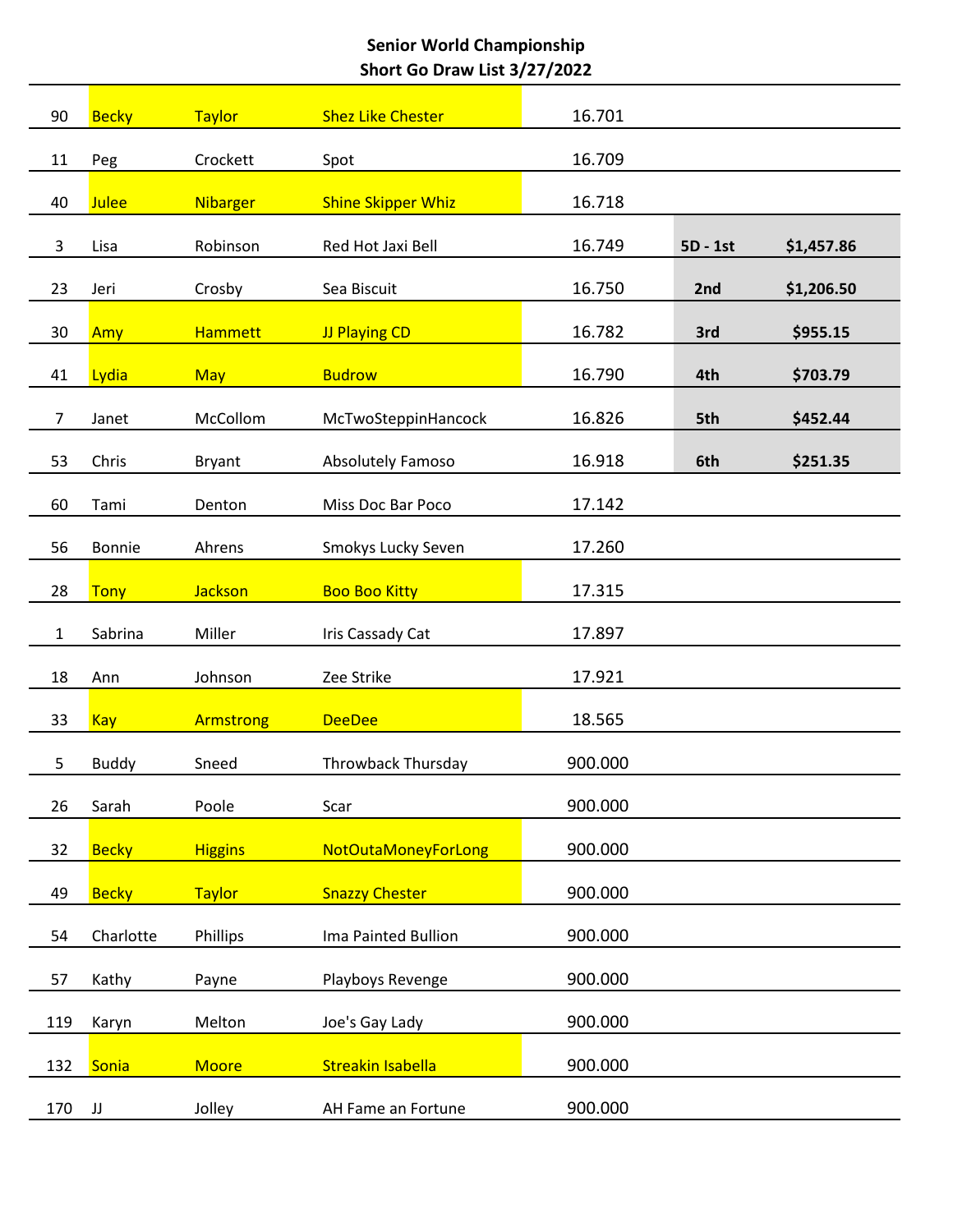| 192 | Valinda         | <b>Moore</b>    | <b>Famous Dr John</b>       | 900.000 |
|-----|-----------------|-----------------|-----------------------------|---------|
| 206 | Robin           | <b>Hamilton</b> | <b>Dashing Jayde</b>        | 914.810 |
| 216 | <b>Mimi</b>     | <b>Cundieff</b> | <b>AP Eldorado</b>          | 914.880 |
| 212 | Jenny           | Zant            | <b>Raise Me Ta Fame</b>     | 914.929 |
| 215 | <b>Michelle</b> | <b>West</b>     | <b>Keep On Streakin</b>     | 915.025 |
| 198 | Kathy           | Muehlen         | Payme First                 | 915.091 |
|     |                 |                 |                             |         |
| 197 | <b>Darlene</b>  | <b>Moran</b>    | <b>Itty Bit of Brisco</b>   | 915.143 |
| 107 | Laura           | Carlin          | Bay Go By By                | 915.213 |
| 167 | Angie           | Jean            | <b>Elmers On Fire</b>       | 915.215 |
| 195 | Christi         | <b>Weger</b>    | <b>DDD Jordans MJ Frost</b> | 915.265 |
| 136 | <b>Katie</b>    | <b>Bockman</b>  | <b>Go Deck the Holly</b>    | 915.290 |
| 207 | Angie           | <b>Adams</b>    | <b>Gottago Pepto</b>        | 915.290 |
| 172 | Jena            | Taylor          | Spider-Man's Fuel Tank      | 915.319 |
| 204 | Cindy           | Arnold          | Decades of Honor            | 915.356 |
| 145 | Carrie          | Marschuetz      | Skippa Lil Lily             | 915.359 |
| 186 | <b>Marlena</b>  | <b>Williams</b> | <b>Jackie Bee Starbert</b>  | 915.388 |
| 194 | <b>Debi</b>     | <b>Davis</b>    | <b>Skyy Blue</b>            | 915.409 |
|     |                 |                 |                             |         |
| 164 | Lance           | Graves          | SB Ima Slick Victory        | 915.417 |
| 168 | Jami            | Lybbert         | LuLu Stinson                | 915.422 |
| 151 | <b>Shelly</b>   | <b>Shields</b>  | <b>NamgisKissMyHancock</b>  | 915.482 |
| 122 | Julie           | Knox            | <b>Talented Streaker</b>    | 915.538 |
| 171 | Sheryl          | Hammonds        | Diesel                      | 915.554 |
| 208 | Donna           | Jackson         | Jumby Bay                   | 915.609 |
| 147 | <b>Debbie</b>   | <b>Doener</b>   | <b>Famou Flamewater</b>     | 915.658 |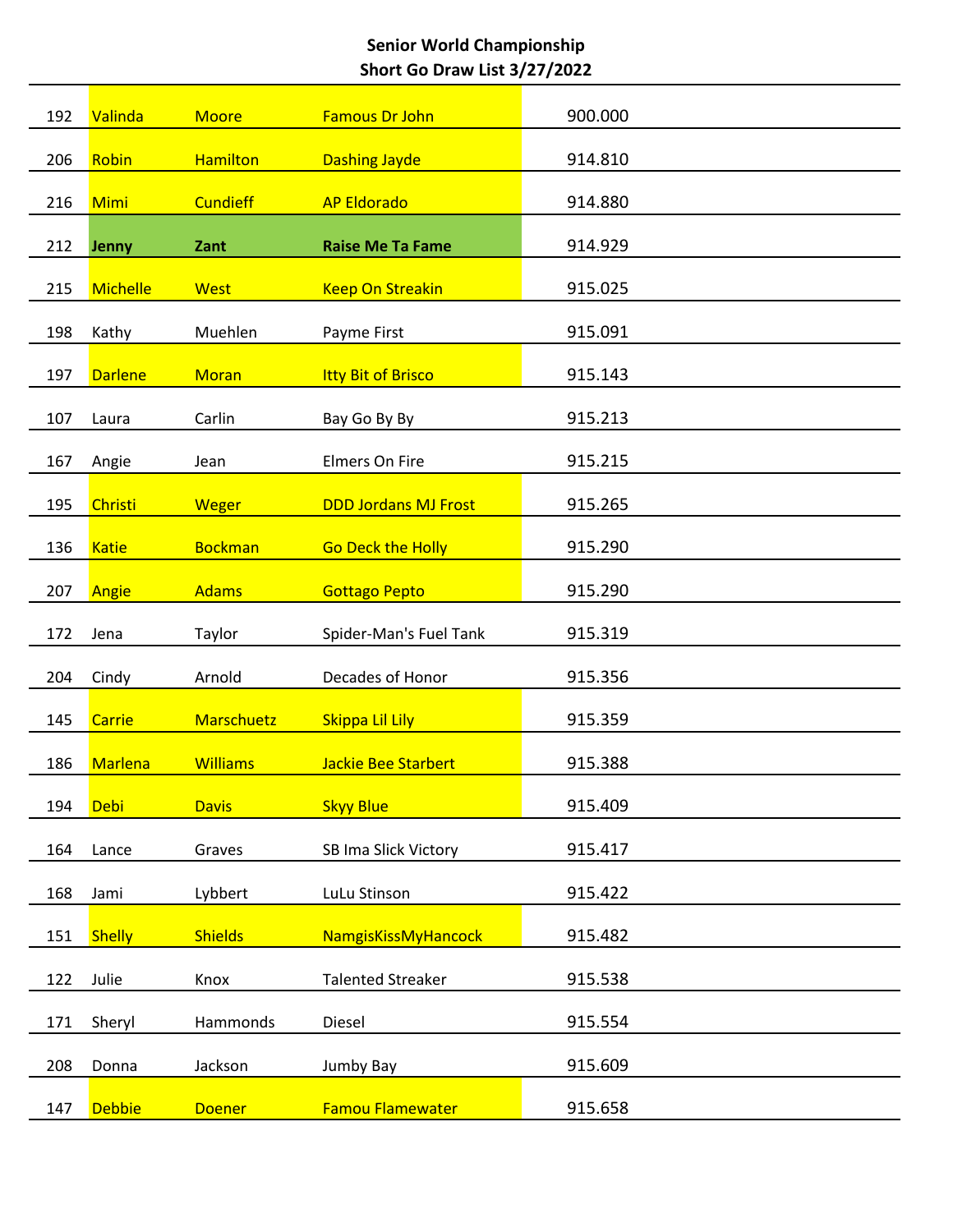| 86  | Anne          | <b>Sanders</b>     | <b>Rare Thunder</b>          | 915.832 |
|-----|---------------|--------------------|------------------------------|---------|
| 126 | Cathy         | <b>Brooks</b>      | Coats Frenchmans Jet         | 915.863 |
| 10  | Kay           | Armstrong          | <b>Bold Commitment</b>       | 915.882 |
| 85  | Candace       | <b>Bowman</b>      | Popularwood                  | 915.910 |
|     |               |                    |                              |         |
| 117 | Deb           | Hults              | <b>BG Howfastcanurun</b>     | 915.912 |
| 102 | Andrea        | Whiteside          | <b>Siouzper Star</b>         | 915.953 |
| 140 | <b>Tracey</b> | Peterson           | <b>TB Fame</b>               | 916.034 |
| 76  | Bobbi         | Ward               | Magnolia Adeline             | 916.174 |
|     |               |                    |                              |         |
| 134 | Mitzi         | <b>Duke</b>        | <b>Slick Spirit N Frills</b> | 916.240 |
| 95  | <b>Bruce</b>  | <b>Krabbenhoft</b> | <b>PR Scootin Bullfrog</b>   | 916.436 |
| 58  | Angie         | Adams              | Dashinbye on Gator           | 916.452 |
| 45  | Lori          | <b>Wilcox</b>      | <b>lamaLasan</b>             | 916.500 |
|     |               |                    |                              |         |
| 87  | <b>Stan</b>   | <b>Pulling</b>     | <b>Ms Bucks Blondie</b>      | 916.512 |
| 114 | Andrea        | Whiteside          | Vegas Firen Fame             | 916.516 |
| 84  | Carolyn       | <b>Hicks</b>       | <b>Colonels Par Ticket</b>   | 916.551 |
| 50  | Gina          | <b>Cates</b>       | <b>Me Mohican</b>            | 916.679 |
|     |               |                    |                              |         |
| 44  | Leslie        | <b>Walker</b>      | Rose                         | 916.690 |
| 17  | <b>Brenda</b> | Whiteley           | <b>Dirty Dingus McGee</b>    | 916.730 |
| 20  | Penny         | Mayo               | Really Jess Stones           | 916.757 |
| 129 | Connie        | Riddle             | <b>Frenchmans Delight</b>    | 916.789 |
|     |               |                    |                              |         |
| 15  | Debbie        | Powders            | <b>KS Brown Ambrose</b>      | 917.294 |
| 39  | <b>Hele</b>   | Thompson           | <b>Yogis Shawne Stella</b>   | 917.407 |
| 174 | April         | <b>Black</b>       | Chips Native Dunit           | 917.574 |
| 25  | Terrie        | Race               | MPM Felize Can Fly           | 917.731 |